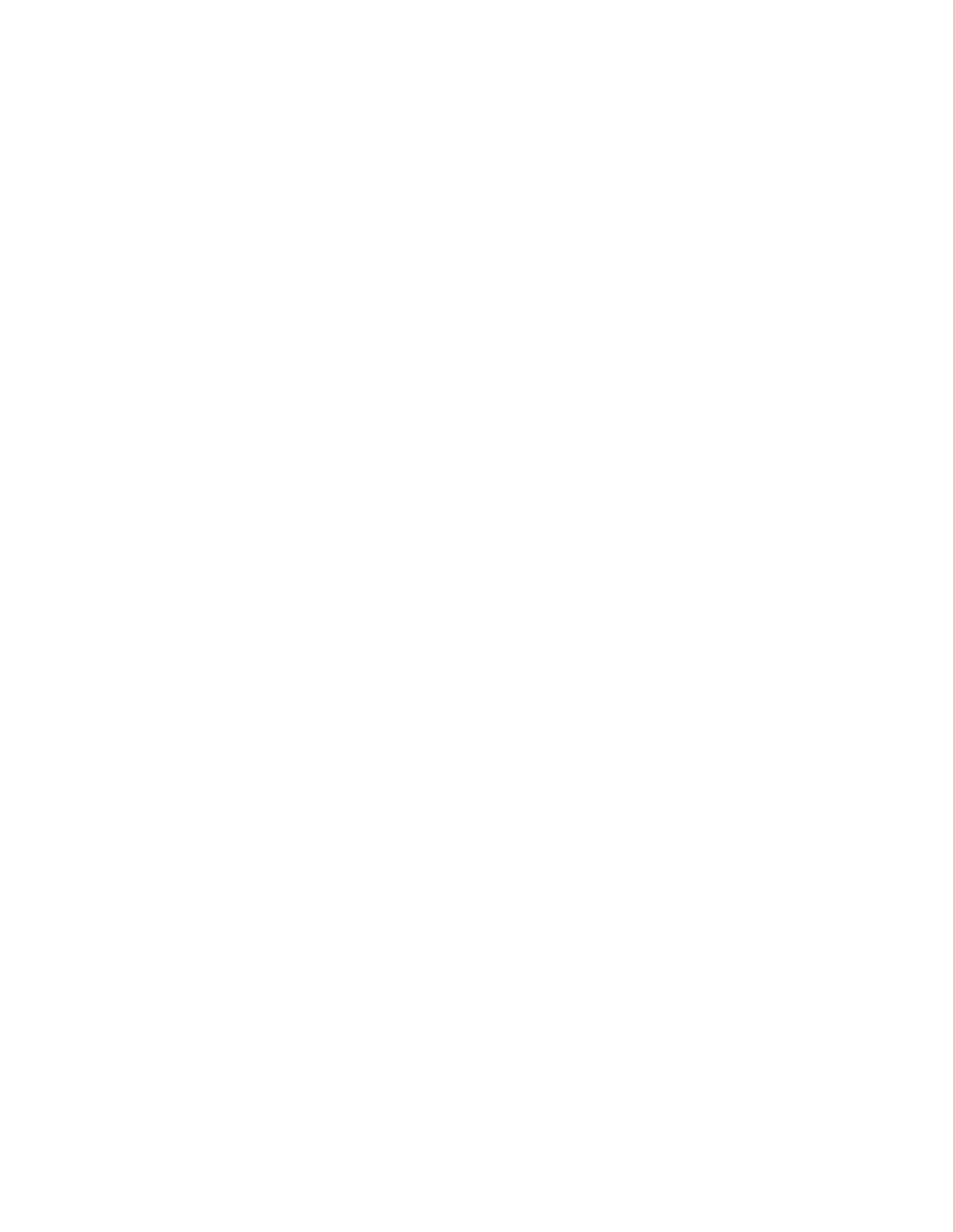

# **Introduction**

# **Introduction to Change**

Change is a natural and powerful force, a constant and continuing phenomenon. Change may occur in regular, predictable cycles, such as the changing of the seasons. It may erupt abruptly and unexpectedly, as does an earthquake. Or it may develop as an anticipated but highly unpredictable event, such as a revolution.

Change can create a crisis, and change may be the solution to a crisis. Just as the nature of change is varied, so are human responses. Some people are frustrated and disoriented by changes that confront them. Others find the prospect of uncertainty invigorating. One thing is for certain, everyone thinks their response is justified.

# **Change Preferences**

Regardless of how we experience change or how we feel about it, change is here to stay. By understanding our change preferences and the preferences of others we can become better able to lead, manage, and assist others through the inevitable changes in our lives and organizations. Understanding the human response to change may be a leader's greatest challenge and most valuable resource. Conflict as well as innovation are the by-product of this tension.

Our research shows that people demonstrate one of three preferences when creating or reacting to change. The Change Style Indicator (CSI) measures your preferred style when faced with change. Your score on this instrument will place you on a change style continuum ranging from a **Conserver** style to an **Originator** style, with the **Pragmatist** style occupying the middle range of the continuum. The three styles

represent distinct approaches and preferences when responding to change.

Your CSI score does not indicate your effectiveness at using your preferred change style. Your responses and behaviors are influenced by, but not limited by, personal preference. Awareness of change preference allows you to choose from a range of responses for any given situation. There is no right or wrong, "better" or "worse" style or preferred place to be on the continuum. The key is in understanding your preference and knowing when to adapt your preferred style for the situation in order to be most effective.

# **Why Change Preferences Matter**

By understanding these change style preferences you are better able to:

- manage your response to change and its £ consequences, both as a leader and a support person,
- understand the sources of emotion and £ conflict associated with change,
- $\blacktriangleright$  recognize and optimize the contributions that each change style offers to your team and organization,
- $\blacktriangleright$  increase productivity through more effective response to these change style differences,
- $\blacktriangleright$  respond to others in a way that enhances collaboration and encourages innovation.

The information presented in this style guide can help you improve as a leader and a team member. Through greater self-awareness and knowledge of your change preference, you can increase the flexibility and effectiveness of your response to change, while also better understanding the reactions of others.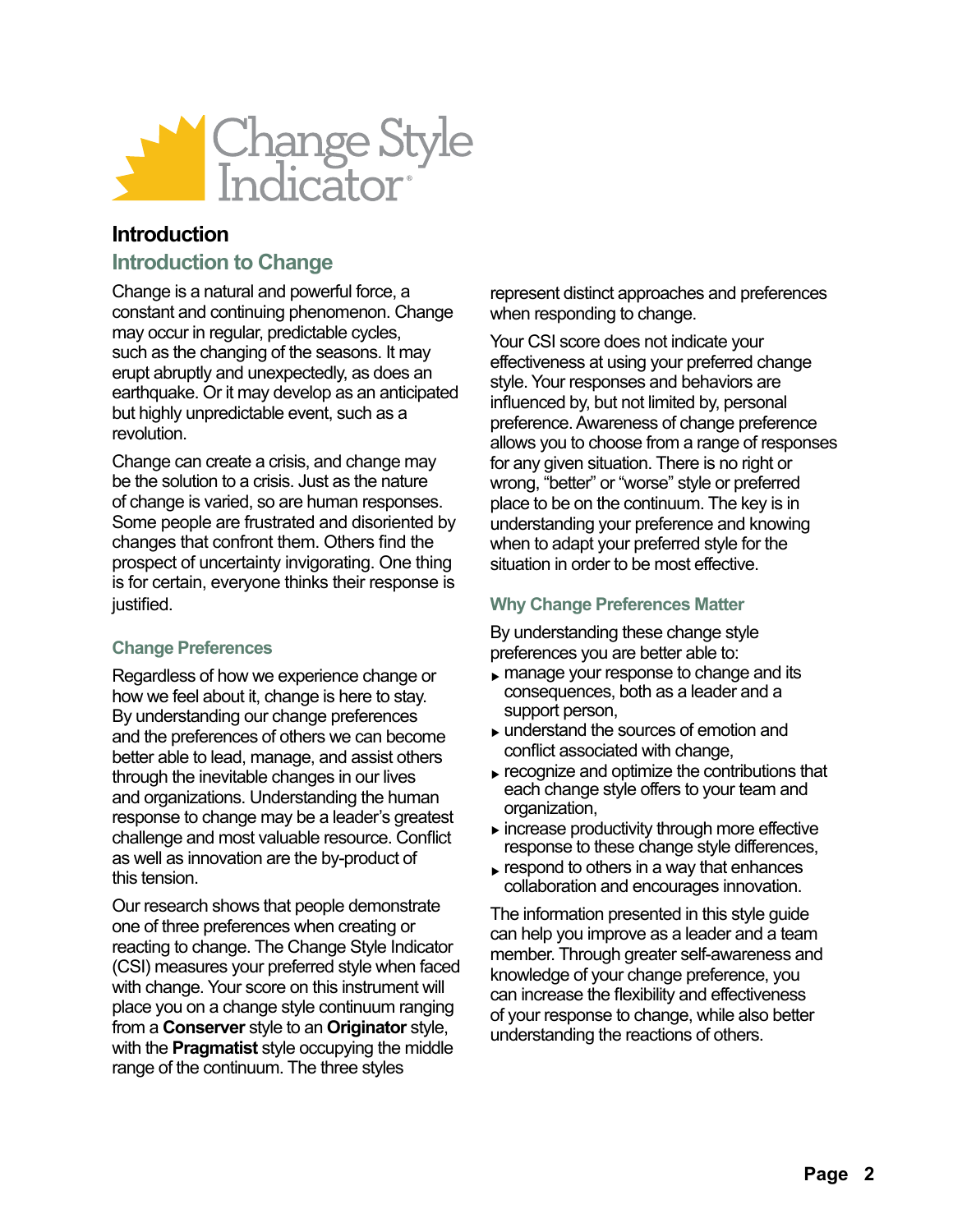# **Change Preferences**



The CSI is designed to capture your preferred style in approaching change. The results of the CSI place you on a continuum ranging from a Conserver style to an Originator style with the Pragmatist style occupying the middle of the continuum. The closer you are to one end of this continuum, the stronger the preference for a Conserver or Originator approach to change. The closer to the center of the continuum, the stronger the preference for the Pragmatist style.

**CONSERVERS** prefer the known to the unknown. The goal of a Conserver is to improve effectiveness by more efficiently utilizing resources – people, technology, knowledge and capital. Conservers prefer change that is gradual and incremental. The Conserver style advocates for continuous improvement while minimizing chaos and uncertainty. Conservers prefer to work within existing rules and policies.

**PRAGMATISTS** prefer to explore the current situation in an objective manner. They are likely to advocate for change that is reflective of the demands and constraints of the current circumstance, regardless of the impact on existing rules, policy and structure. Pragmatists prefer change that is functional. While they are able to see multiple perspectives, they are most interested in what will work and seems most practical. However, the more a Pragmatist score moves toward either the Conserver or Originator side of the continuum, the more they will express a change style reflective of that orientation.

**ORIGINATORS** prefer a faster and more radical approach to change. The preference of Originators is significant and expansive change, which occurs quickly. The preference of an Originator is to challenge existing rules, politics and structures, resulting in fast, fundamentally different, even disruptive changes. Originators typically challenge the status quo.

#### **A note on scoring:**

The Pragmatist style is defined, for purposes of this assessment tool, as the middle 50% of the general population, with Conservers and Originators each occupying 25% of the population at either end of the continuum. Thus, Pragmatist scores will fall in the range of 9-0 or 0-9, whereas Conservers and Originator scores are always above 9 with the direction of the score indicating preferred style.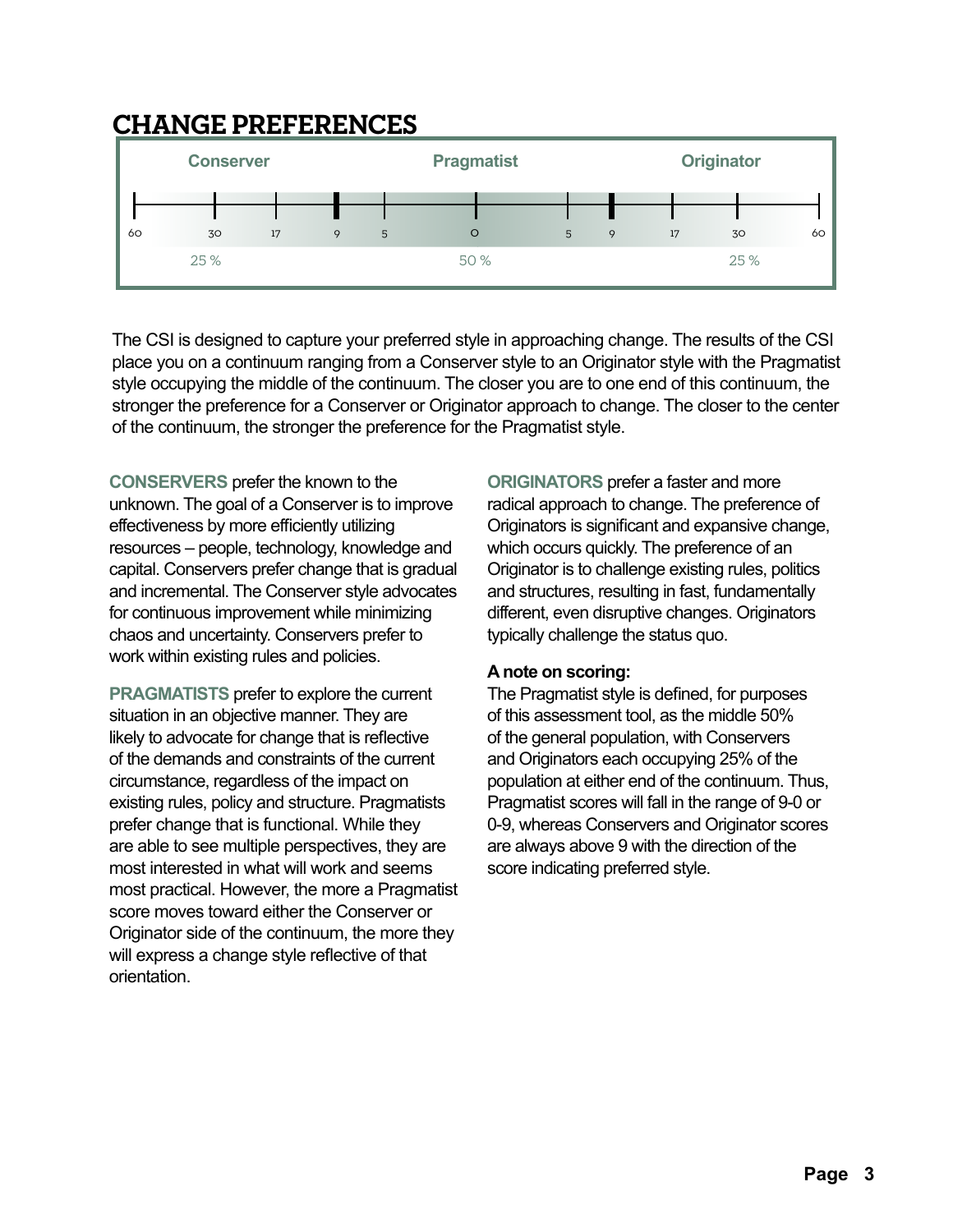# **Change Style Preference**



As a **moderate conserver**, you prefer change that is implemented gradually and incrementally. You are good at managing details and you generally approach a new situation in a deliberate and disciplined manner. You enjoy predictable situations and appreciate established traditions and practices.

**Your strengths:** You can appreciate and provide clear structure in an ambiguous situation. You appreciate the contributions of co-workers and you value the coordination of efforts across work units. You help others reach consensus and look for alternatives that benefit the group. You deal constructively with failures and accept criticism without being overly defensive.

Your potential challenges: You may find it difficult to see the need to challenge organizational policies and practices that are out-dated and no longer serving a useful purpose. Creating long-term strategy and shared vision among coworkers may not come naturally and will require careful planning on your part.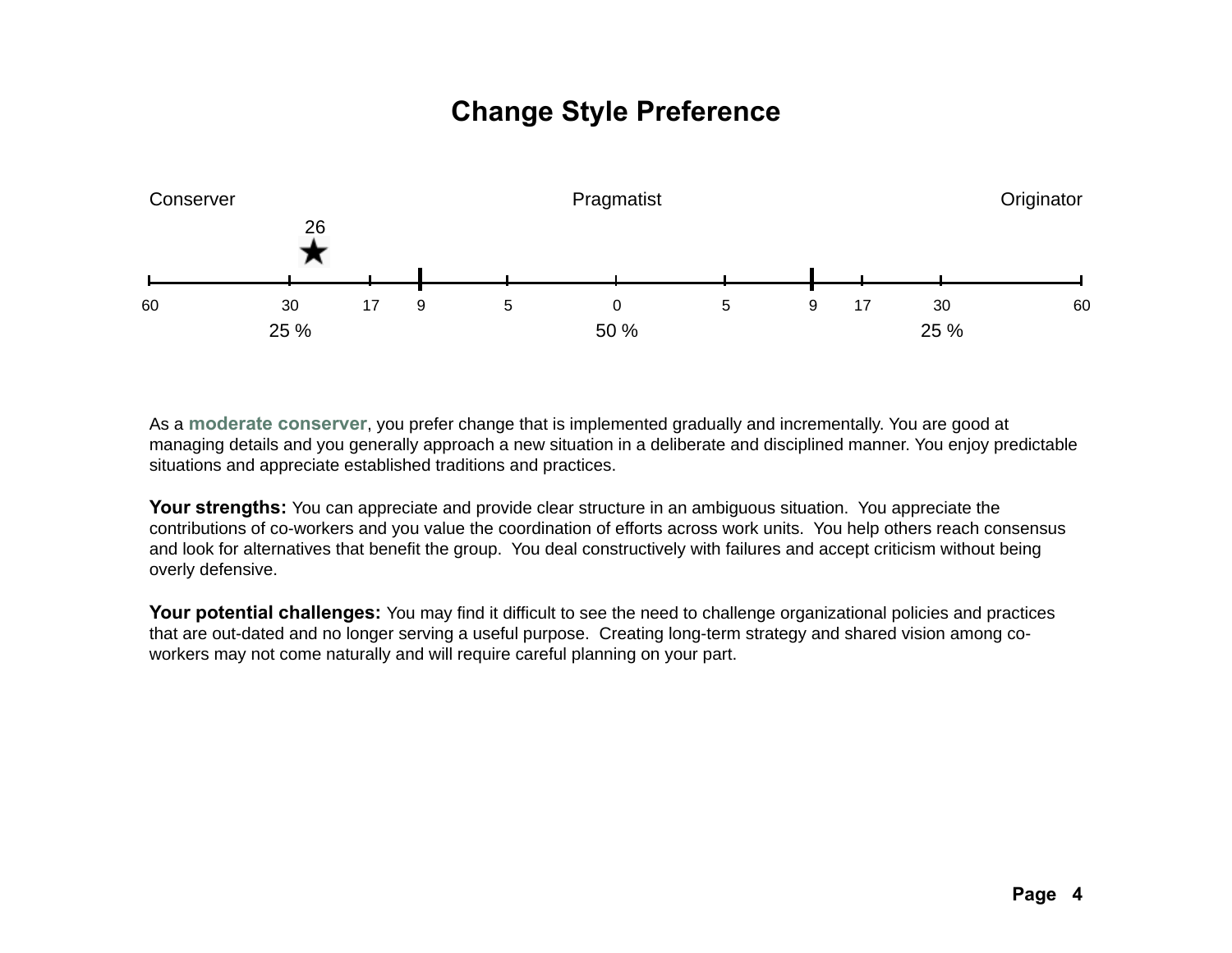# **CONSERVER Change Style Preference**

# **CONSERVER**

People with a Conserver preference may appear disciplined, detailed, deliberate, and organized. They know the rules, regulations, and policies of their domain and prefer change that adheres to them. For the Conserver, rules and regulations have inherent value, for without them the world would have no order, resulting in chaos.

Conservers like to protect and preserve the resources of their organizations. They prefer thoughtful and well-reasoned change. Conservers understand the mechanics of getting things done and can use that knowledge to facilitate change they believe to be in the best interest of their team or existing organizational culture.

# **When Facing Change**

- $\blacktriangleright$  Prefer change that maintains the integrity of the current structure
- ► May operate from conventional assumptions
- Enjoy predictability £
- May appear cautious and inflexible £
- ► May focus on details and the routine

# **When Contributing to the Organization**

- Get things done on schedule £
- ► Work well within organizational structure and constraints
- ► Attend to detail and factual information
- Demonstrate strong follow-through skills £
- Encourage and adhere to proven processes £
- ► Protect and manage the organization's resources
- ► Handle day-to-day operations with efficiency

# **When Leading**

- ► Lead through reliable, stable, and consistent behavior
- ► Reward following the norms while getting the job done
- ► Attend to practical organizational needs
- Expect organizational policies, £ procedures, and rules to be followed
- $\blacktriangleright$  Promote the traditional values of the organization

# **When Supporting Innovation**

- ► Skilled at taking a new idea or concept
- ► Skilled at taking ideas and creating a plan for implementation
- ► Attend to detail and will follow through until implementation is completed
- ► Ensure desired results are obtained

# **When Collaborating**

- ► Resist decisions that create chaos
- ► Encourage building on what is already working
- Focus on agreed upon goals and £ objectives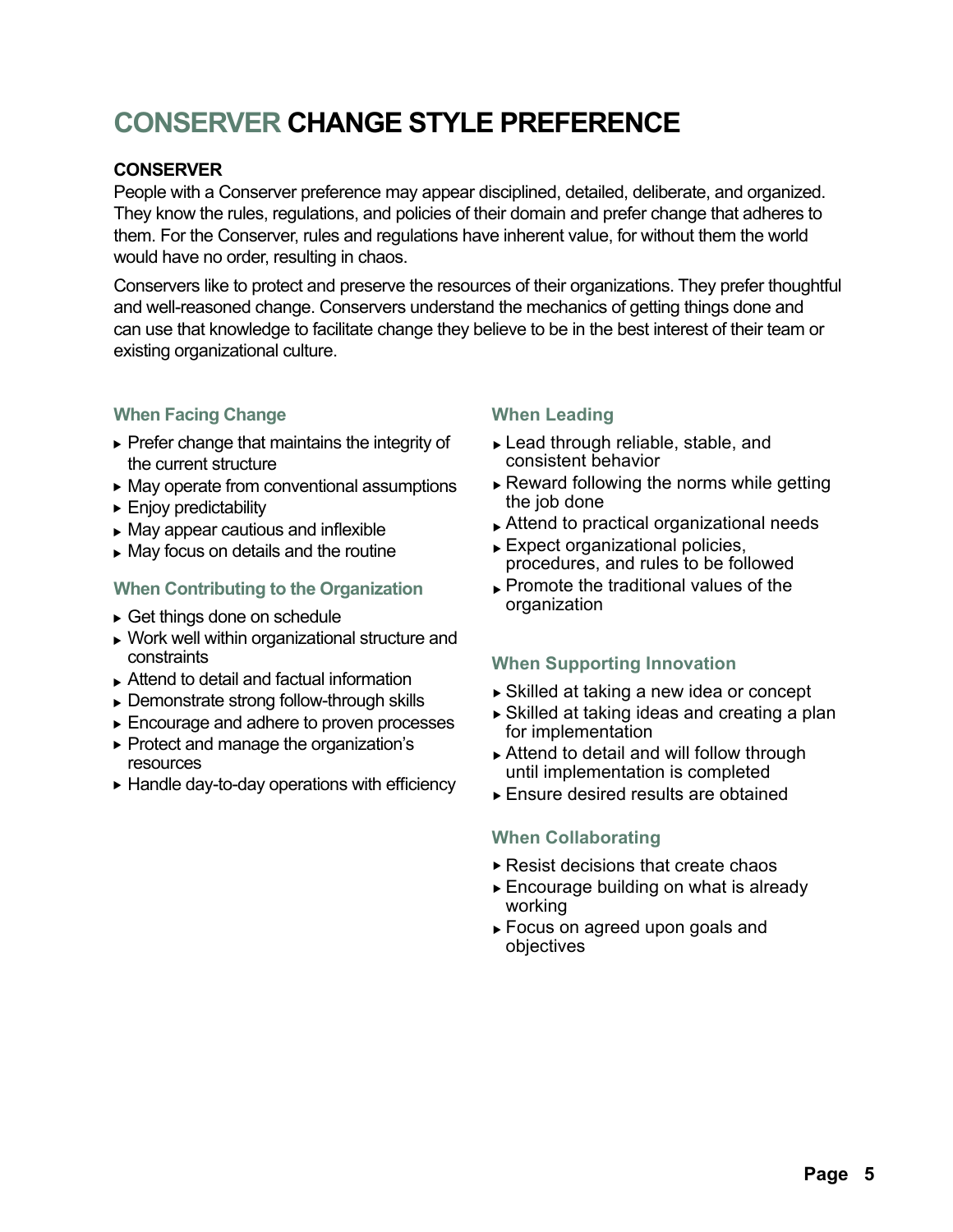# **PRAGMATIST Change Style Preference**

# **PRAGMATIST**

People with a Pragmatist preference may appear reasonable, practical, agreeable, and flexible. Pragmatists tend to solve problems in ways that emphasize practical, workable outcomes. They understand and respect rules and policies but are not overly constrained by them. Pragmatists may appear more team oriented than either Conservers or Originators.

While Conservers and Originators are working to preserve or challenge the status quo, Pragmatists are exploring the most effective means of addressing a problem regardless of the effect on the status quo. If goals can be met by working within existing structure, that will be their first choice; it's faster. If fine-tuning does not work, they are comfortable with bigger change. Pragmatists typically can see both sides of an argument and often serve as mediators or "bridges" between Conservers and Originators.

# **When Facing Change**

- ► Prefer change that emphasizes workable outcomes
- ► Are more focused on results than structure
- $\blacktriangleright$  Are open to both sides of an argument
- Operate as mediators and catalysts on a £
- $\blacktriangleright$  team
- ► May take more of a middle-of-the-road approach
	- Appear more team-oriented

# **When Contributing to the Organization**

- ► Get things done in spite of rules, not because of them
- Negotiate and encourage cooperation and £ compromise to get problems solved
- **Take a realistic and practical approach**
- ► Draw people together around a common purpose
- ► Organize ideas into action plans
- ▶ Promote practical organizational structure

# **When Leading**

- Facilitate problem solving among people £
- ► Adapt past experiences to solve current problems
- $\blacktriangleright$  Build cooperation rather than expecting it
- ► Use a facilitative approach to manage projects
- ► Encourage the organization to have congruence between values and actions

# **When Supporting Innovation**

- ► Skilled at taking a new idea or concept and bringing it into reality, making it tangible and concrete
- ► Bridge long-range goals with short-term demands
- ► Able to keep others focused and moving toward the end goal

# **When Collaborating**

- ► Serve as bridgers between diverse positions and opinions
- Encourage building upon multiple £ perspectives
- ► Focus on consensus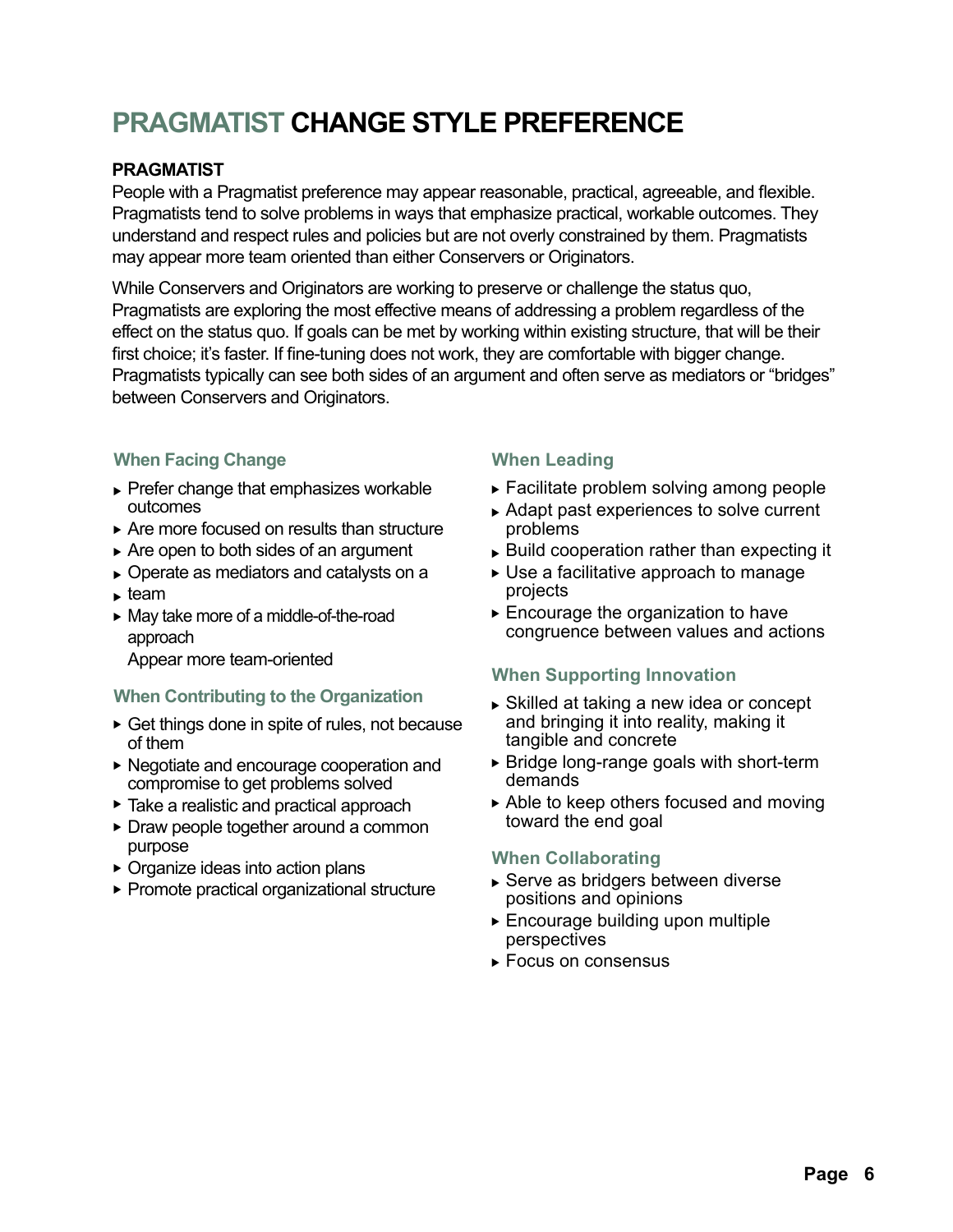# **ORIGINATOR Change Style Preference**

#### **ORIGINATOR**

People with an Originator preference may appear unconventional, spontaneous and lacking organization. They frequently attempt to solve problems in ways that challenge existing structure. Tradition and history are of less value than future possibilities.

Originators prefer quick and expansive change. They are divergent thinkers and often generate many new ideas. Originators do not enjoy repetitive tasks and will look for a new or different way to do a job, whether needed or not. Originators are often described as risk-takers and may be viewed as the quintessential change agent. They will readily challenge the status quo and may even view the status quo as the problem.

# **When Facing Change**

- $\blacktriangleright$  Prefer change that challenges current structure
- ▶ Will challenge accepted assumptions
- ► Enjoy risk and uncertainty
- ► May appear impractical and sometimes miss important details
- **May appear more future than past-oriented**
- ► Can treat accepted policies and procedures with little regard

#### **When Contributing to the Organization**

- $\blacktriangleright$  Push the organization to see the big picture
- $\blacktriangleright$  Provide future-oriented perspectives for the organization
- ► Support and encourage risk-taking behavior
- ▶ Promote new ideas, projects and activities
- Enjoy complex problems £
- **Finnk conceptually**

# **When Leading**

- $\blacktriangleright$  Serve as catalysts for big change
- ► Can be energetic and enthusiastic
- ► Provide long-range perspective
- ► Conceptualize and design new processes that reorganize the whole system
- $\blacktriangleright$  Like to be in charge of the start-up phase

# **When Supporting Innovation**

- ► Not afraid to challenge the status quo
- Encourage exploration of new and £ alternative ideas
- $\blacktriangleright$  Can present possibilities that others do not imagine
- ► Produce many divergent ideas

#### **When Collaborating**

- ► Encourage out-of-the-box thinking
- $\blacktriangleright$  Initiate enthusiasm and excitement
- $\blacktriangleright$  Focus on initiating new tasks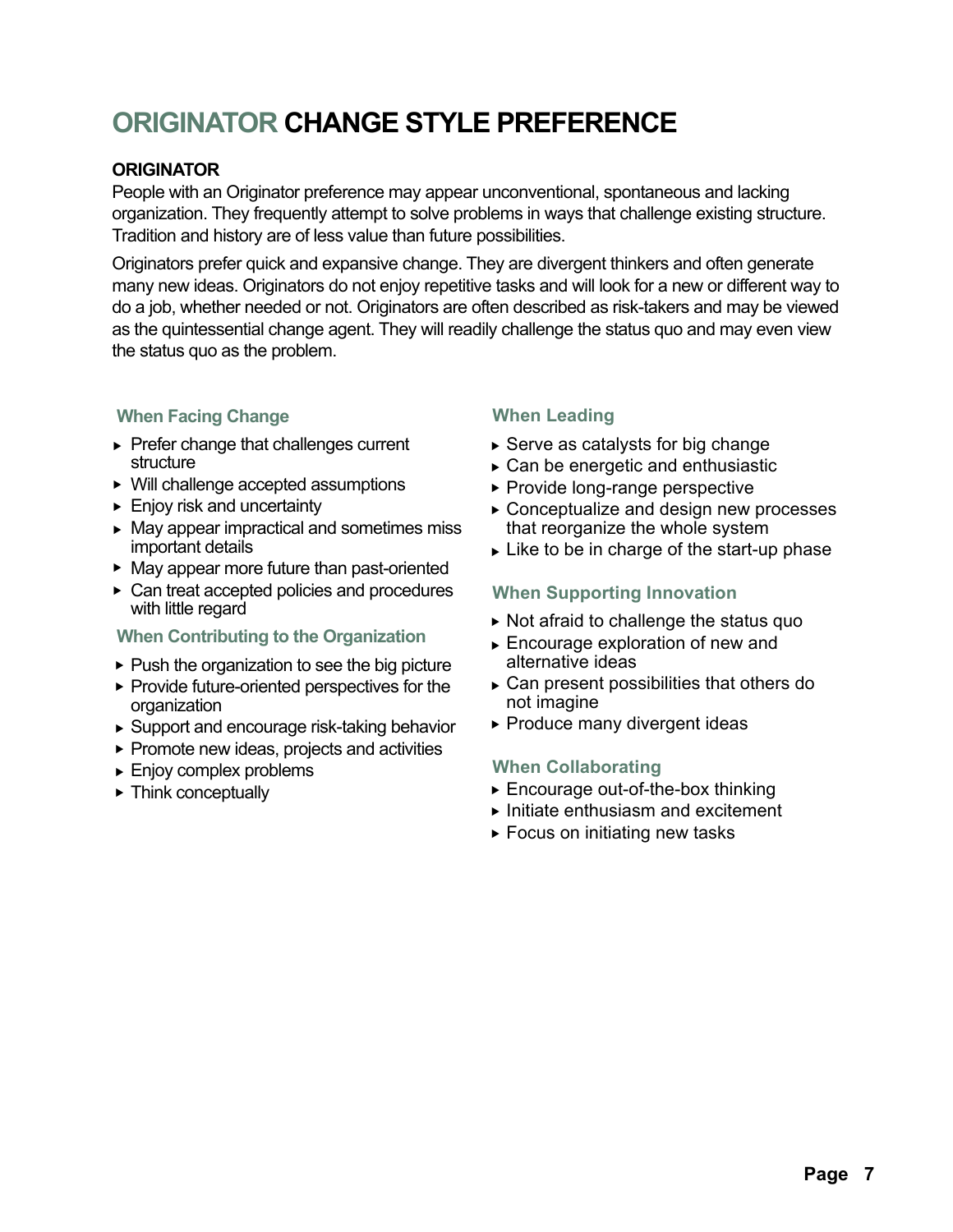# **Potential Pitfalls of Each Style**

Our change styles can be a source of strength and effectiveness. However, as with any strength, when overused can become a derailer. Below are some common challenges faced by people with each of the three styles.

# **Potential Pitfalls of CONSERVERS**

- ► May be rigid in thought and action
- May discourage innovation by promoting £ existing ideas, policies and procedures
- ► May not see beyond the present details to understand the broader context
- ► May delay completion of tasks because of perfectionism
- ► May delay action by overly reflecting on a situation
- ► May appear unyielding and set in their ways
- May over-focus on irrelevant details and £ inconsistencies

# **Potential Pitfalls of PRAGMATISTS**

- May over-focus on building consensus £
- May not adequately identify and promote £ personal ideas and priorities
- ► May try to please too many people at the same time
- ► May be indecisive and take too long to make decisions
- ► May appear to flip flop on an issue
- ► May be too easily swayed
- ► May negotiate compromise that is too "middle of the road"

# **Potential Pitfalls of ORIGINATORS**

- ► May create chaos and lack of discipline
- $\blacktriangleright$  May not adjust their vision to the practical constraints of the situation
- ► May become lost in theory, ignoring or forgetting current realities
- ► May not adapt well to new policies and procedures
- ► May underestimate the short-term impact of change on the organization and other people
- ► May overlook relevant details
- ► May not understand the value of engaging everyone needed for implementation
- ► May move on to new ideas or projects without completing those already started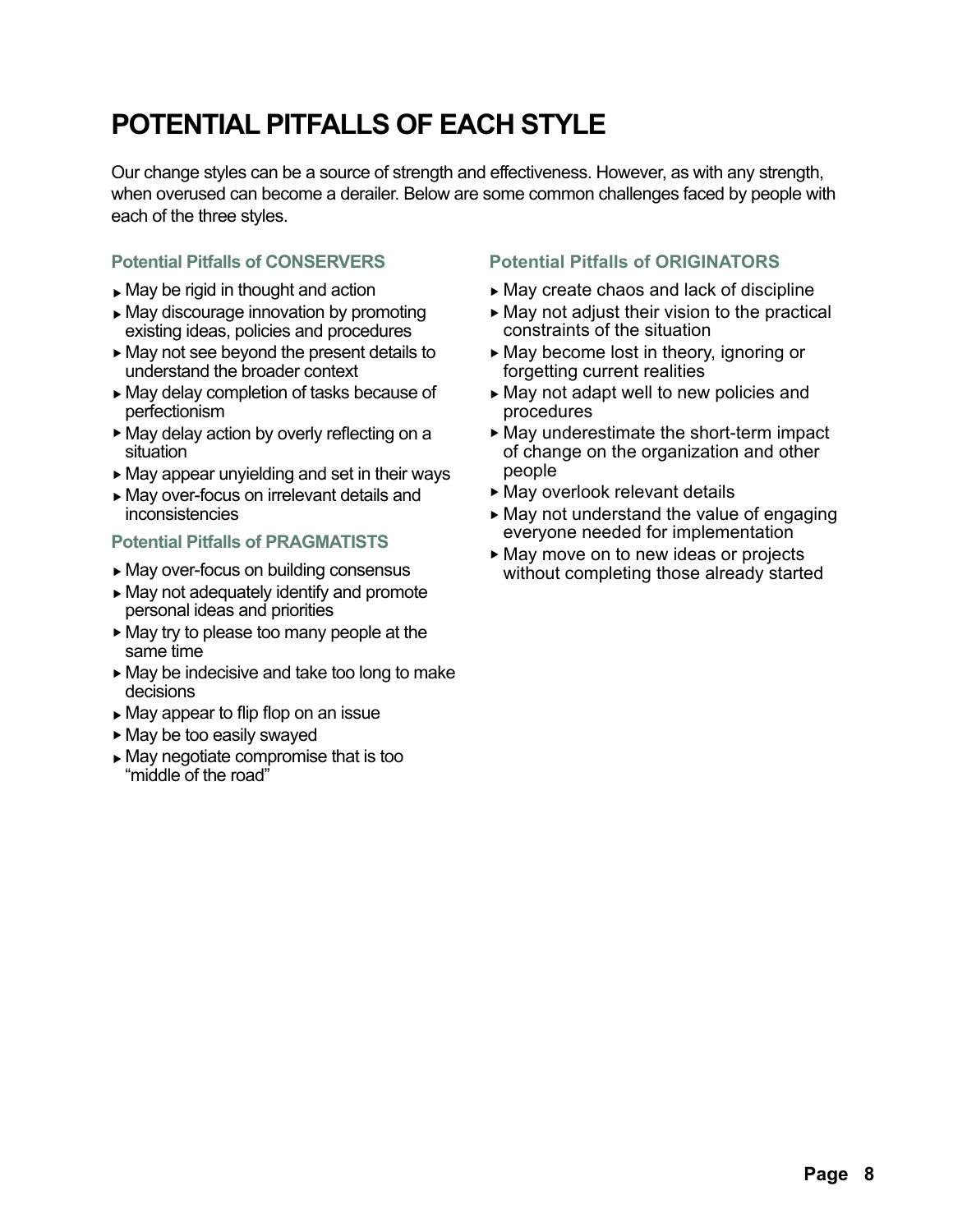# **Common Perceptions**

In addition to the general characteristics of each of the change style types, it is helpful to explore the common perceptions often held by one change style toward another. These perceptions can reveal sources of conflict and play a significant role in efforts to improve not only individual but team behavior.

#### **CONSERVERS see ORIGINATORS as:**

- ► Divisive
- $\blacktriangleright$  Impulsive
- ► Lacking appreciation of proven ways of getting things done
- Starting but not finishing projects £
- ► Not interested in follow-through
- Wanting change for the sake of change £
- ► Not understanding how things get done

### **ORIGINATORS see CONSERVERS as:**

- ► Stubborn
- ► Bureaucratic
- ► Yielding to authority
- Unaware of competitive demands £
- ► Supporting the status quo
- ► Lacking new ideas
- Unwilling to move quickly £

#### **Strong ORIGINATORS and CONSERVERS see PRAGMATISTS as:**

- ► Compromising
- $\blacktriangleright$  Mediating
- $\blacktriangleright$  Indecisive
- ► Noncommittal
- $\blacktriangleright$  Easily influenced
- ► Hiding behind team needs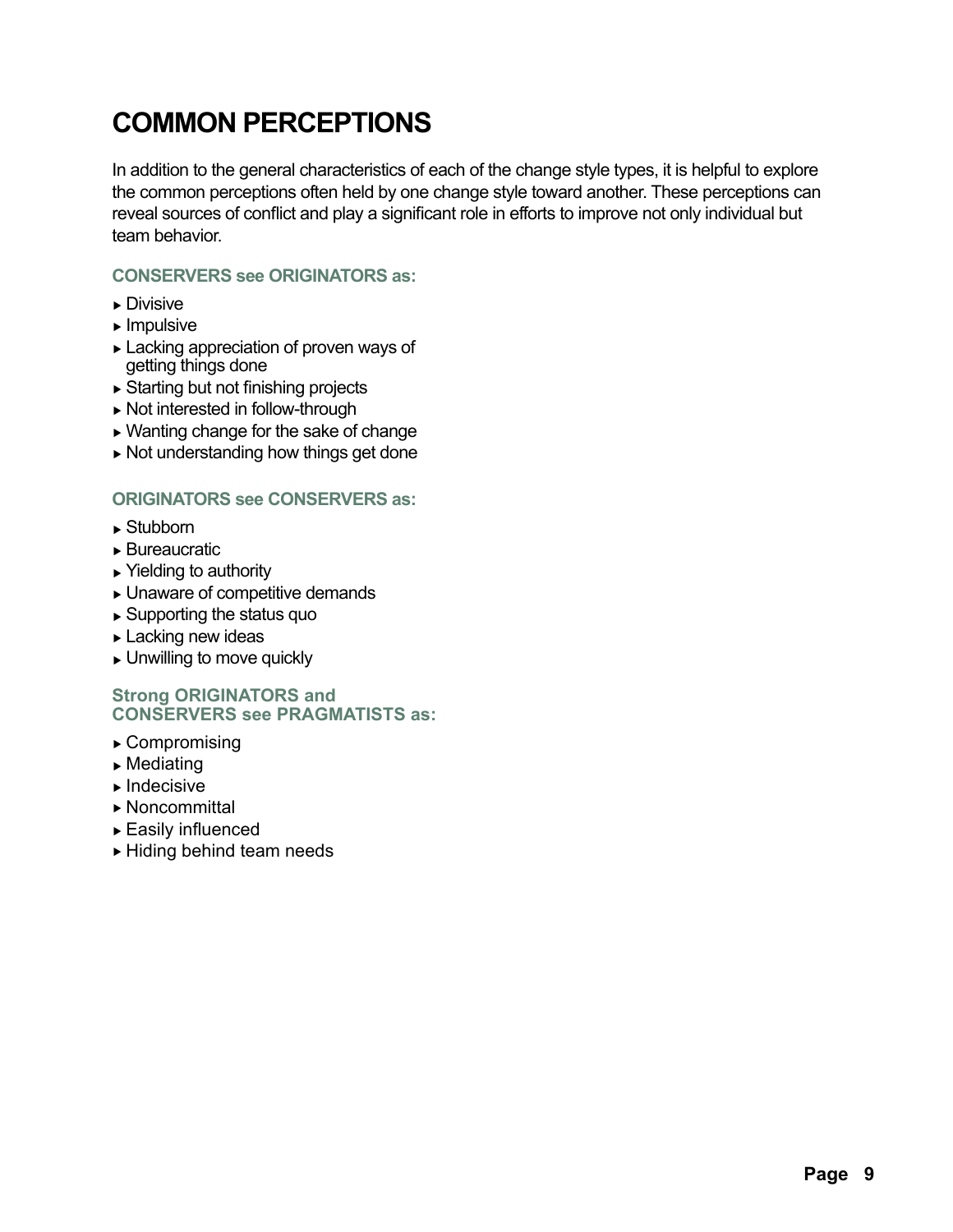# **Tips for Increasing Flexibility and Maximizing Effectiveness**

#### **General Tips for All Change Preferences**

- ► Ask lots of questions and listen to the answers.
- $\blacktriangleright$  Consult with a person you believe to have a style different from yours before proceeding.
- ► Make efforts to understand the perspectives of styles other than yours.
- ► Write down your biggest concern and then have someone with the most different style write down how they might respond.
- ► Step back and be aware of your initial reaction in a situation, especially when you are aware of responding emotionally.
- Emotional reactions can be a good indicator £ that your response to a situation is related to more than the facts at hand

#### **If you are a CONSERVER:**

- Consider at least three alternatives before £ making a decision.
- ► Wait a night, day, or week (depending upon time-line) before making/announcing a decision.
- ► Think of big picture consequences of actions. Ask others to explain them or provide input if necessary.
- ► Find someone you suspect is an Originator and ask for his/her perspective.
- ▶ When time is critical, identify no more than three or four criteria for deciding who should be included in framing your decision.
- **Develop tools and strategies for exploring** and understanding long-term consequences of change – think five years.
- ► Find someone who is willing to play devil's advocate with your proposed solutions/
- ► ideas. Write a list of advantages for taking a more
	- Originator type approach in a given situation.

Avoid using committees for decision-£ making and problem solving unless they are really needed. To decide which issues are appropriate for a committee, develop a list of three to four criteria against which the decision can be referenced; then select.

# **If you are a PRAGMATIST;**

- Identify a strong Conserver and a strong  $\sim$ Originator and solicit their opinions.
- Ask "Why" questions to Conservers. £
- ► Ask "What's stopping you" questions to Originators.
- ► Specify a period of time to consider alternatives, after which you commit to a solution.
- ► Imagine the consequences of your decision in a year, five years, or ten years.
- ► Imagine the consequences of your decision on someone you care about.
- When dealing with strong Conservers or £ Originators, ask exploratory questions about emotional responses to a situation –questions such as:
	- How do you feel about this?
	- How would you like for others to feel?
- $\triangleright$  Create a list of all the potential solutions or actions which could be taken (best ideas from the Conservers and Originators, as well as your own). Next, identify no more than five criteria for assessing each item. Apply each of the criteria to each of the solutions using the scale below. Then prioritize the potential solutions based on the points received:
	- 0=unacceptable
	- 1=marginally acceptable
	- 2=satisfactory
	- 3=excellent
- ► Be willing for some not to be totally satisfied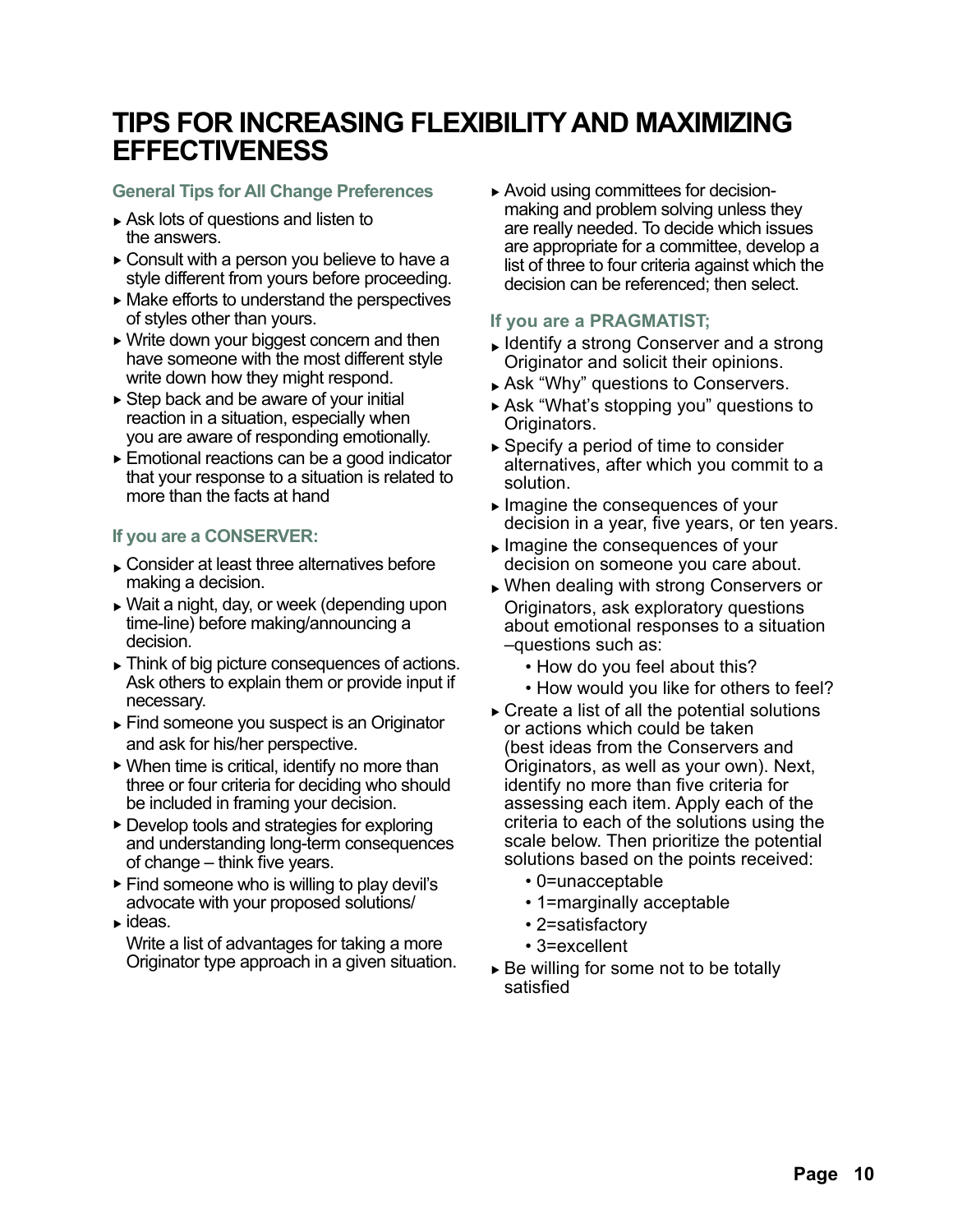#### **If you are an ORIGINATOR:**

- ► Wait a day before taking action.
- **Find someone you suspect is a Conserver** and ask for his/her perspective.
- $\blacktriangleright$  Identify and try to understand at least five facts related to the situation, problem or decision.
- ► Explore and understand three things that are working well with the current situation.
- ► Explore the history and sequence of events leading to the current situation.
- $\blacktriangleright$  Attempt to clearly understand the impact of the decision or action on at least two other people.
- ► Find someone who is willing to play devil's advocate over a given topic or decision.
- $\blacktriangleright$  Write a list of advantages for taking a more Conserver-type approach.
- ► Learn when to give up on an impractical idea.
- ► Set realistic priorities and time-lines.
- ► Make a list of relevant facts and details.
- ▶ Ask a Conserver or Pragmatist to critique these
- Assess the availability of resources before £ proceeding.
- ► Learn to screen activities rather than attempting to do everything that appeals to you. Make a list of activities, then prioritize and rank order them. A good way to do this is to read the entire list and then imagine you can do less than the total number on that list. Decide which item you will give up. Continue this process until you identify your top priority.
- **Focus on your desired outcome. Create** a visual image of the outcome you desire and envision. When the details and follow through become difficult, look at the picture and see the desired end result and outcome. Returning frequently to the original vision can provide energy and motivation to carry through with the details that implementation demands.
- **As early as possible, include individuals who** are good at implementation.
- $\blacktriangleright$  Remember the real work is in the implementation